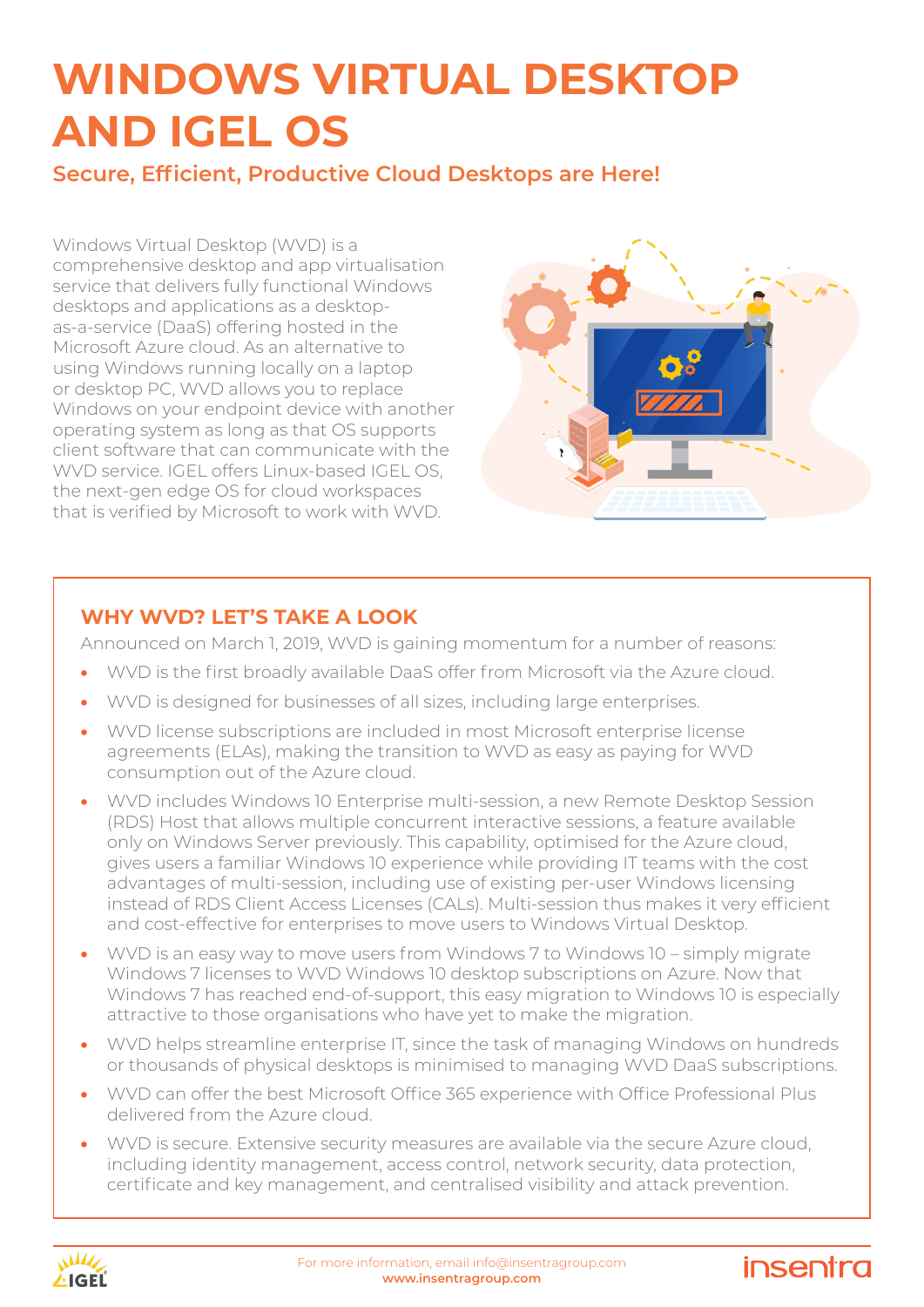**Secure, Efficient, Productive Cloud Desktops are Here!**



#### **THE PERFECT PAIRING: WVD AND IGEL OS**

It's clear that WVD brings a host of capabilities that promise to make enterprise end user computing more powerful, convenient, and economical for organisations around the globe. And IGEL adds the perfect complement to WVD with IGEL OS, the next-gen edge OS for cloud workspaces. As a lightweight, simple, and secure Linux-based endpoint, IGEL OS is designed for secure access to WVD- delivered virtual apps, desktops, and cloud workspaces. Approved and verified for Microsoft Azure and Windows Virtual Desktop, IGEL OS is platformindependent software that runs on any compatible 64-bit x86 endpoint device. Its server-based management and control software, IGEL Universal Management Suite (UMS), comprise a highly scalable endpoint management and control solution that frees enterprises to take full advantage of Azure-based cloud instances and WVD apps and desktops, including Windows 10 Enterprise multi-session. Together, WVD and IGEL OS can vastly reduce endpoint hardware and endpoint device management and operations costs. IGEL OS is therefore the ideal endpoint OS complement to WVD.



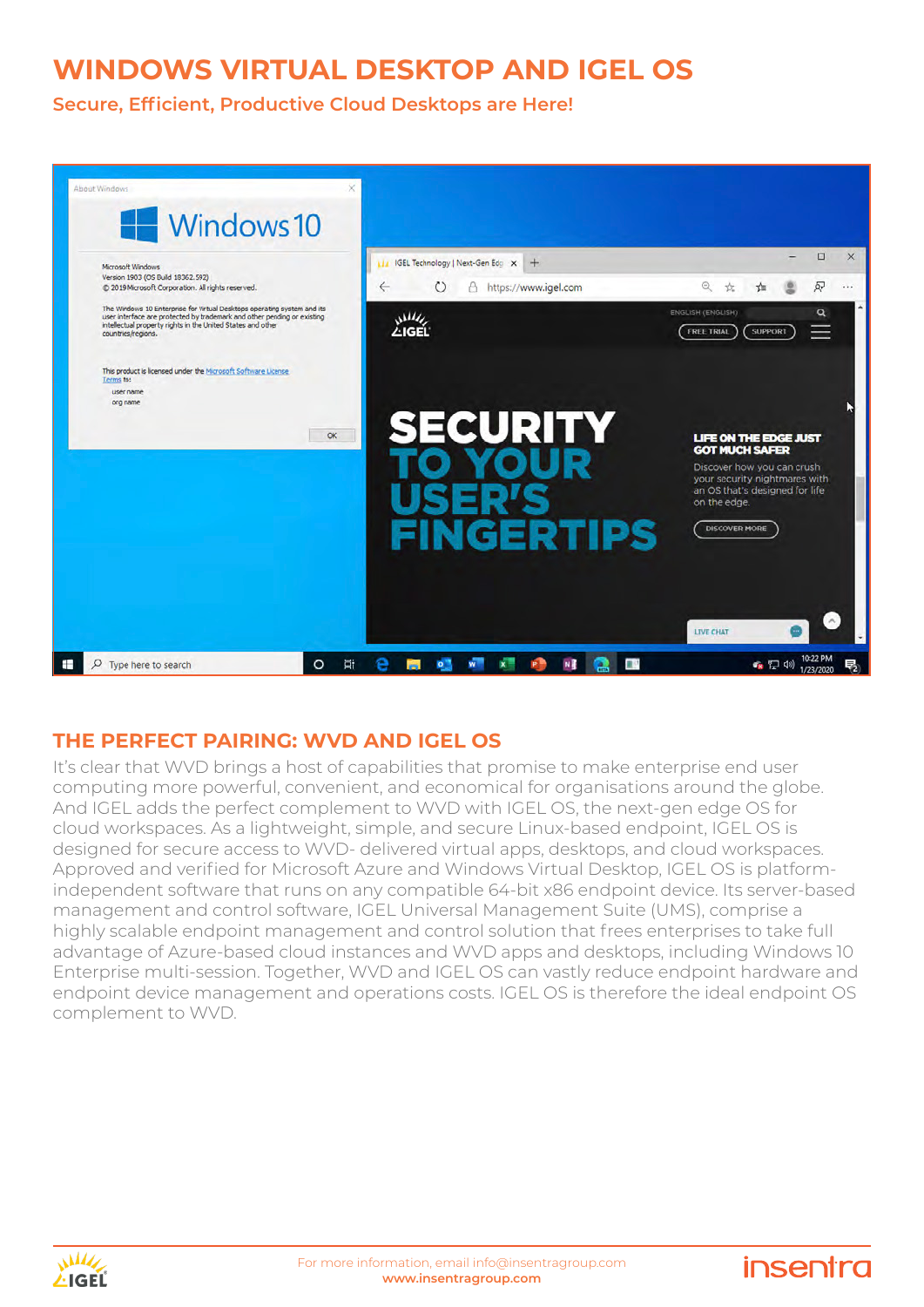**Secure, Efficient, Productive Cloud Desktops are Here!**



#### **WELL CONNECTED**

IGEL OS supports and stays current with all popular virtual apps, desktops, and cloud workspace client protocols from Citrix, Microsoft, and VMware via four primary software releases per year. A broad technology partner ecosystem of more than 85 leading partners ensures integration of the latest technologies: authentication, dictation, e-signature, unified communications, printing, USB management and many more. Organisations can move to WVD knowing they don't need to dramatically change their users' work environment. The growing list of shared IGEL and Microsoft WVD partners includes:

- Citrix
- VMware
- CloudJumper
- ControlUp
- deviceTRUST

• Lakeside Software

insentra

- Liquidware
- **Login VSI**
- **PrinterLogic**
- **Tricerat**

This extensive and growing group of technology ecosystem partners helps organisations to quickly adopt Windows Virtual Desktop services into their own unique user environments.

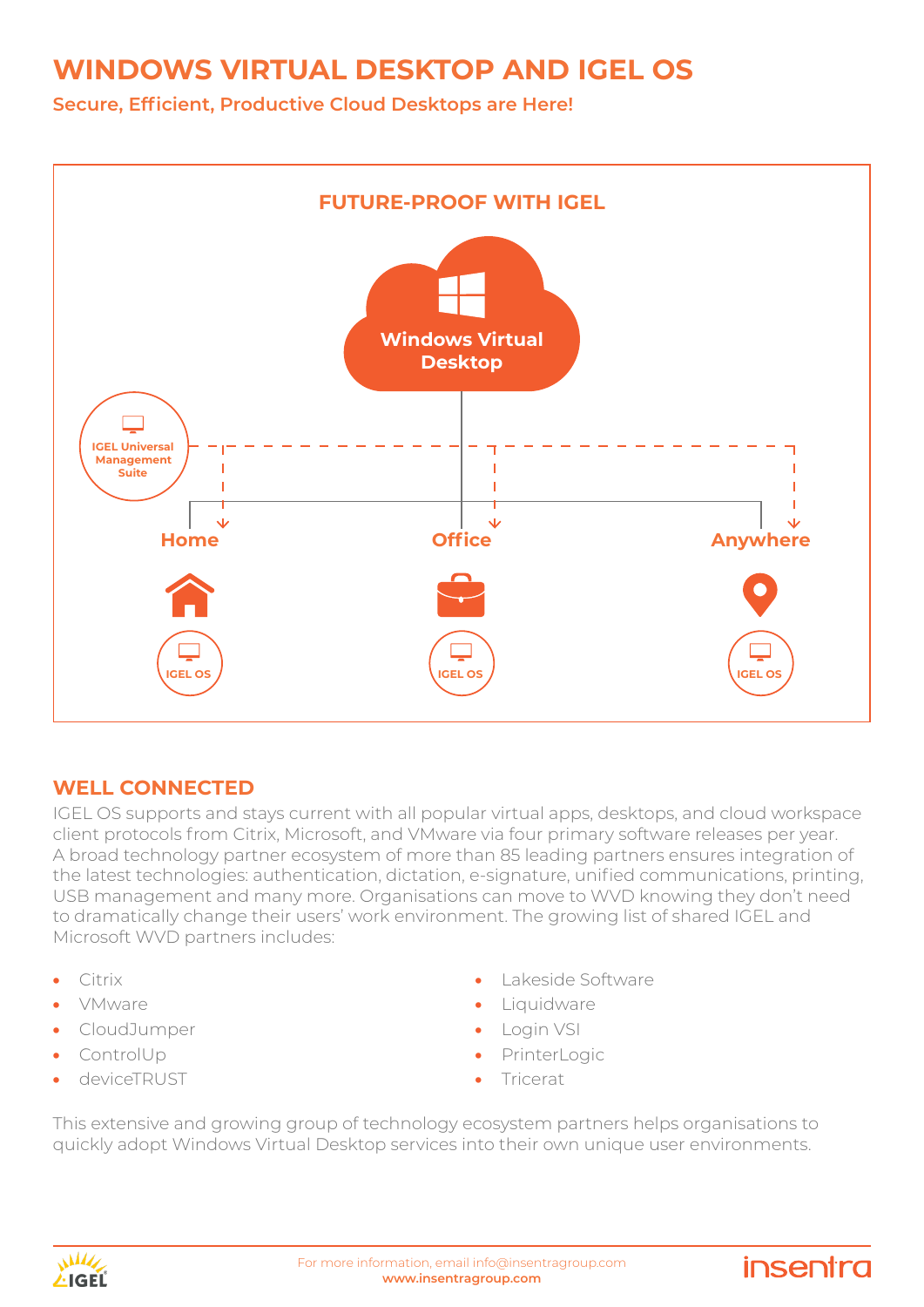#### **Secure, Efficient, Productive Cloud Desktops are Here!**

#### **EXTENDING SECURITY FROM THE AZURE CLOUD TO YOUR USERS' ENDPOINTS**

IGEL OS bolsters the many security features inherent with the Azure cloud and WVD with its own range of security features to extend your security blueprint all the way from the WVD services in the Azure cloud to each user's endpoint device. Specifically, IGEL OS is:

- Minimal in size for a very small "footprint" and thus minimised malware attack surface
- Read-only
- Modular by design, keeping endpoints as "lean" as possible and minimising the attack surface of the device by providing the ability to turn off unused features.
- Capable of delivering built-in enterprise level security with features like two-factor authentication, smart card readers, and trusted execution.
- Equipped with a unique "chain of trust" security architecture. Starting with the endpoint processor (select IGEL/AMD endpoint models) or UEFI, each key validation phase within the system boot process is checked and verified for integrity before the next phase in the process can begin. This helps ensure the system integrity from the hardware/UEFI all the way to the WVD cloud. As a result, IGEL OS makes accessing WVD even more tamper-resistant and hence safer!

#### **THE CHAIN OF TRUST**

- Ensures all components of your VDI/cloud workspace scenario are secure and trustworthy
- As each component starts it checks the cryptographic signature of the next, only starting it if it is signed by a trusted party (e.g., IGEL, UEFI Forum)



#### **THE PROCESS**

- **0.** On the new AMD-driven endpoint model UD7-LX 11 a dedicated security processor checks the cryptographic signature of the UEFI
- **1.** Other IGEL devices: Chain starts at UEFI
- **2.** UEFI checks the bootloader for a UEFI Secure Boot signature
- **3.** Bootloader then checks the IGEL OS Linux kernel
- **4.** If the OS partitions' signatures are correct (starting with IGEL OS 11.03), IGEL OS is started and the partitions are mounted
- **5.** For users connecting to a VDI or cloud environment, access software such as Citrix Workspace App or VMware Horizon checks the certificate of the connected server



## **insentra**